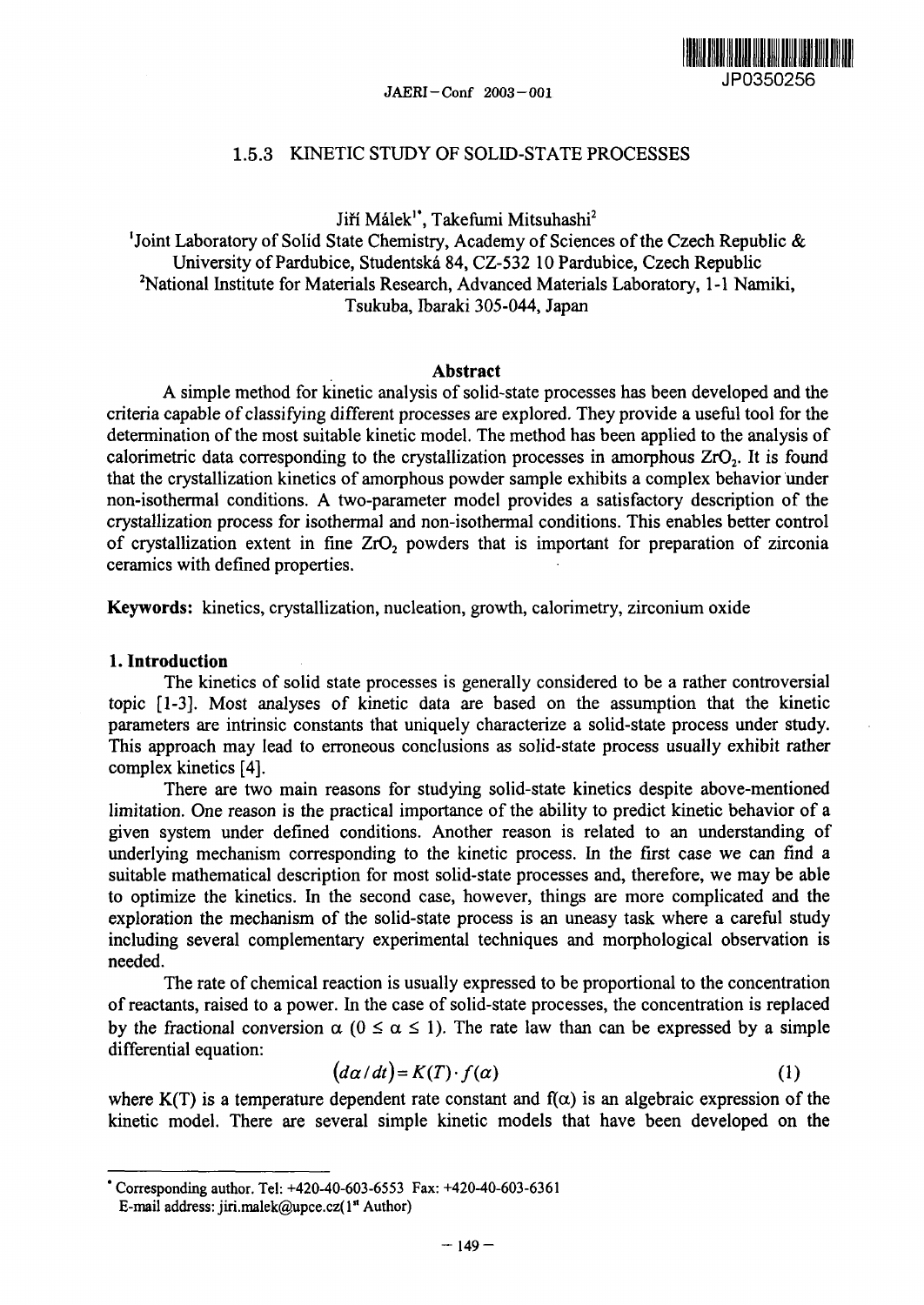assumption of the simplified geometry of the diffusion processes [5-7], the reaction interface and its spatial movement  $[8]$ , or the nucleation and growth processes  $[9-12]$ .

Usually, it is not that difficult to find a suitable rate law from experimental data. However, its interpretation, in terms of underlying kinetic mechanism may be perplexing. For instance, the second-order kinetics of chemical reaction can also result from a complex reaction scheme. The situation is even more complicated in solids where the reactants are spatially constrained, they exhibit irregular shapes, polydispersity, preferred orientations, etc. 4] Under such circumstances, it is reasonable to expect some deviations from the kinetic models mentioned above. This idea led to formulation of empirical kinetic model containing the smallest possible number of kinetic exponents, so that there is yet some flexibility sufficient to describe real data as closely as possible [1,13]. Table I shows two empirical kinetic model (ROAC) and the Johnson-Mehl-Avrami nucleation-growth model (JMA) that is frequently used for the description of the crystallization kinetics in amorphous solids.

| Model                    | Symbol  | f( $\alpha$ )                         | $\alpha^*$             | $\alpha^*$             |
|--------------------------|---------|---------------------------------------|------------------------|------------------------|
| Reaction order [1]       | RO(n)   | $(1-\alpha)^n$                        |                        | $1 - n^{1/(1-n)}$      |
| Autocatalytic [14,15]    | AC(M,N) | $\alpha^M(1-\alpha)^N$                | $M/(M+N)$              | $>\alpha$ <sup>*</sup> |
| Nucleation-growth [9-12] | JMA(m)  | $m(1-\alpha) - \ln(1-\alpha)^{1-1/m}$ | $1 - \exp(m^{-1} - 1)$ | 0.632                  |

**Table I** The kinetic models and maxima  $(\alpha_{y}^*, \alpha_{z}^*)$  of the  $y(\alpha)$  and  $z(\alpha)$  functions

In the following sections we will focus on the analysis of isothermal and non-isothermal calorimetric data corresponding to solid-state processes. A simple method of kinetic analysis will be described. This method than will be applied to the crystallization of amorphous zirconia under non-isothermal conditions and the role of nucleation and growth processes will be discussed. Finally, the conclusion about applicability of the JMA model in non-isothermal conditions will be drawn.

### **2. The method of kinetic data analysis**

The shape and symmetry of the kinetic curve defined by Eq.(l) strongly depends on experimental conditions. The function  $f(\alpha)$  should be invariant in this respect. It can easily be separated from K(T) function as shown below using the  $y(\alpha)$  function obtained by transformation of Eq.(I). In isothermal conditions this function can be written as:

$$
y(\alpha) \propto (d\alpha/dt) = k \cdot f(\alpha) \tag{2}
$$

If the Arrhenius type rate constant is assumed then the  $y(\alpha)$  function can be written in nonisothermal conditions as follows:

$$
y(\alpha) \propto (d\alpha/dt) \cdot \exp(E_a / RT) = A \cdot f(\alpha) \tag{3}
$$

The  $E_a$  is an apparent activation energy that should be determined independently from several experiments conducted at different heating rates [16]. As the parameters k and A in Eqs.(2) and (3) are constants the y( $\alpha$ ) function is proportional to the kinetic model. Though the y( $\alpha$ ) function is useful, its shape and maximum  $\alpha$ <sup>\*</sup> (see Table I) does not provide an unambiguous information about the most suitable kinetic model  $[17]$ .

This is why we need an additional function called  $z(\alpha)$  that can be also obtained by a simple transformation of experimental data 17,18]. In isothermal conditions such function **can** be written as:

$$
z(\alpha) \propto (d\alpha/dt) \cdot t = f(\alpha) \cdot g(\alpha) \tag{4}
$$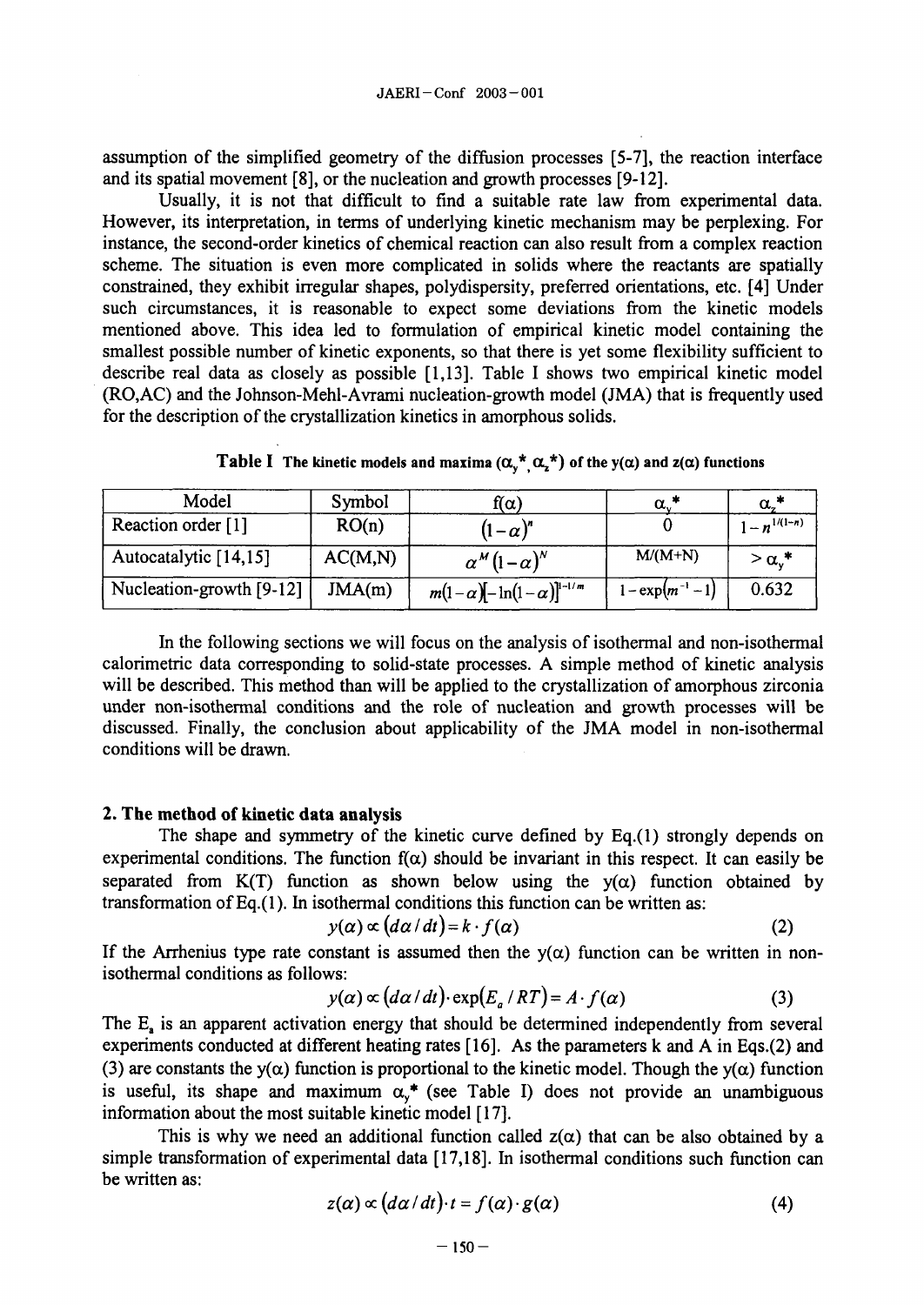and the  $z(\alpha)$  function can be written in non-isothermal conditions (for Arrhenius rate constant) as follows  $[18, 19]$ :

$$
z(\alpha) \propto (d\alpha/dt) \cdot T^2 = C \cdot f(\alpha) \cdot g(\alpha) \tag{5}
$$

where  $g(\alpha) = \int_{0}^{\alpha} [f(\alpha)]^{-1} d\alpha$  and the parameter C in Eq.(5) is a constant.



The maxima of the  $y(\alpha)$  and  $z(\alpha)$  function (see Table I) are easily be used for the kinetic model  $\alpha_z^*$  >  $\alpha_y^*$  which can be considered as a theoretical limit of any kinetic model

**Fig.1** The kinetic diagram showing the 0.4 0.6 0.8 values of kinetic exponents of the AC(M,N)<br>model The IMA(m) model is represented by model. The JMA(m) model is represented by points connected by the solid line.

The method of kinetic analysis outlined above has a general validity and it can be used for any type of kinetic data and for most of the  $f(\alpha)$  functions. The kinetic diagram is especially effective in the case of a systems that exhibit a complex behavior. Such behavior is observed for example in the case of the crystallization kinetics in amorphous solids  $[19,20]$ . In the following section we will show the applicability of this method to the crystallization of amorphous and partially crystalline zirconia.

# **3. Experimental**

An amorphous zirconia was prepared by precipitating a 0.1M stirred aqueous solution of ZrOC1<sub>2</sub>.8H<sub>2</sub>O with a 1M solution of ammonia added slowly at room temperature. The precipitated hydrated zirconia was washed, filtered and vacuum dried at R.T.

| Sample      | $T_{iso}$ (°C) | Fraction<br>crystallized | $3 -$           |     | 20 K.min <sup>-1</sup> |     | в               |
|-------------|----------------|--------------------------|-----------------|-----|------------------------|-----|-----------------|
| А           |                |                          |                 |     |                        |     |                 |
| B           | 340            | 8%                       | $2 -$           |     |                        |     |                 |
| $\mathbf C$ | 360            | 19 %                     | Heat flow (Wg') |     |                        |     |                 |
| D           | 365            | 22 %                     |                 |     |                        |     | F               |
| E           | 367            | 25 %                     |                 |     |                        |     | G               |
| F           | 370            | 42 %                     | ٥               | 380 | 400                    | 420 | 440             |
| G           | 375            | 66 %                     |                 |     |                        |     | Temperature (°C |





Fig.2 DSC curves of ZrO<sub>2</sub> samples shown in Table II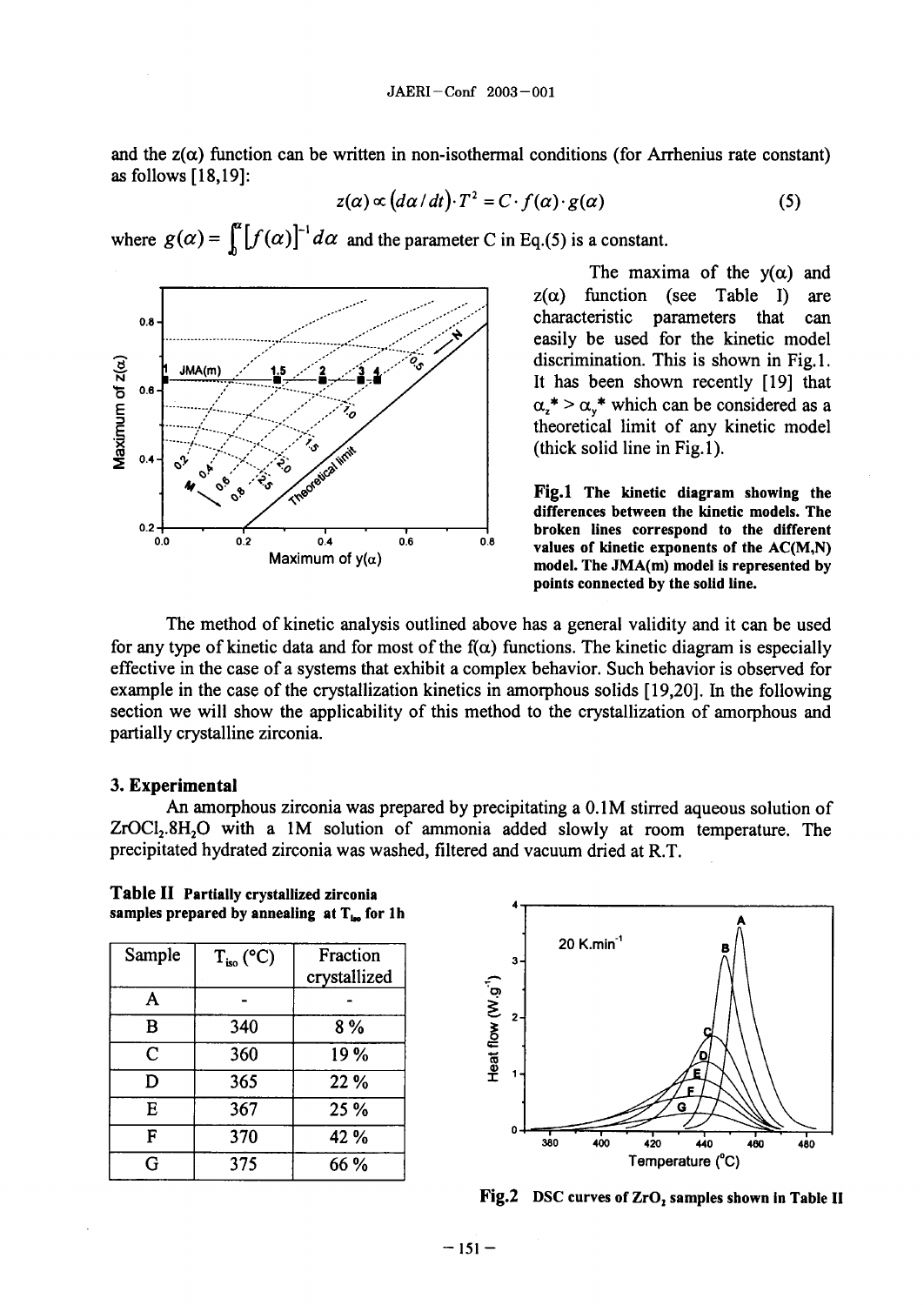This partially dried amorphous powder (residual water content 13.7 %) was used to crystallization kinetics measurements by means of DifIrential Scannig Calorimetry (DSC) in a dry nitrogen flow. Partially crystallized samples were prepared by anealing of this powder at different temperatures for I hour (see Table 1). Crystalline phase identification was performed by using X-ray diffraction (XRD). The morphology of amorphous and partially crystallized samples was examined by SEM and HRTEM.

# **4. Results and discussion**

Fig.2 shows the DSC curves for amorphous sample (A) and partially crystallize samples (B-G) obtained under non-isothernial conditions (heating rate: 20 K.min-'). The maximum of the crystallization peak is shifted to lower temperatures with increasing crystallinity of the sample, probaly due to the fact that the nucleation process is supressed in partially crystalline samples and zirconia crystals grow from preexisting nuclei 21]. Another feature of these data is that the



Fig.3 The  $y(\alpha)$  and  $z(\alpha)$  plots corresponding to amorphous zirconia (A) and partially crystallized (42%) sample (F) calculated by Eqs.(3) and (5) for data shown in Fig.2.

symmetry of the crystallization peak changes as a function of the fraction crystallized. This affects considerably both the  $y(\alpha)$  and  $z(\alpha)$  function as shown in Fig.3. The apparent activation energy needed to calculate the y( $\alpha$ ) function was determined to be 264±11 kJ·mol<sup>-1</sup> for sample A, and  $234\pm4$  kJ·mol<sup>-1</sup> for sample F [21].

It is evident that the maximum of the  $z(\alpha)$  function for sample A is considerably lower than predicted for the JMA(m) model. Nevertheless, there is a shoulder that appears close to 0.632 (see Table I). This rather complicated shape of the  $z(\alpha)$  function could be explained assuming that there is non-negligible nucleation during the crystal growth for  $\alpha$  < 0.5. At higher conversion, however, zirconia crystals are growing from a practically constant number of nuclei. In contrast, the behavior of partially crystallized sample is quite different. The maximum of the  $z(\alpha)$  function well corresponds to the prediction for the JMA(m) model. Almost linearly shaped  $y(\alpha)$  function suggests that the kinetic exponent should be close to m = 1.

A complex crystallization behavior of amorphous (A) and all partially crystallized zirconia samples (B-G) can be visualised in the kinetic diagram shown in Fig.4. The basic part of the diagram is redrawn from Fig. 1. The areas confined by by solid lines corresponds to the  $RO(n)$  and  $IMA(m)$  models. It is assumed that the typical experimental inaccuracy in maxima of the y( $\alpha$ ) and z( $\alpha$ ) function is  $\pm$  0.02.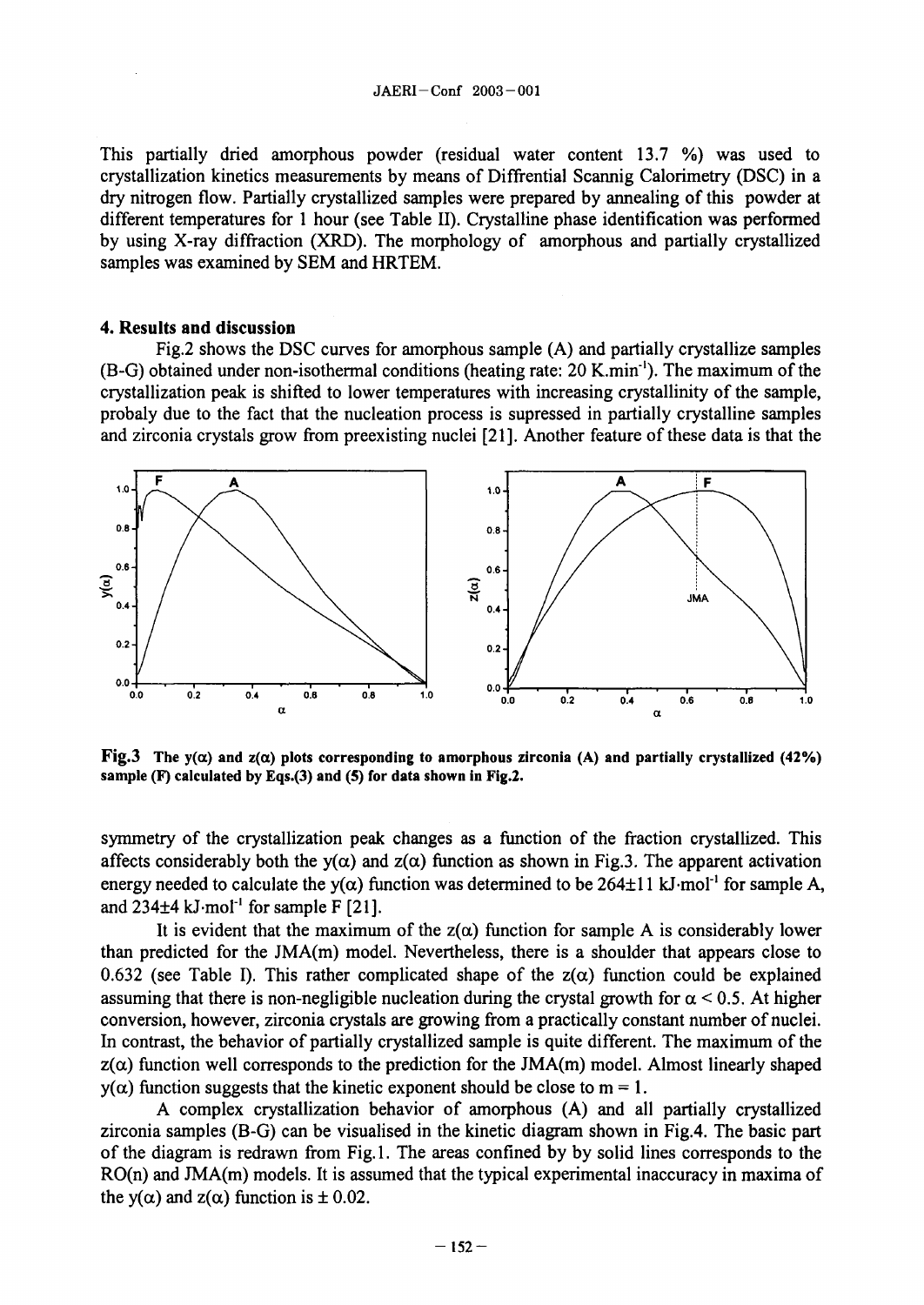The total area of the diagram corresponds to the  $AC(M,N)$  model. Therefore, the autocatalytic model is a plausible mathematical description of all kinetic models discussed. It is evident that



the amorphous sample A exhibits fast self-accelerated crystallization and, m therefore, the corresponding point in 0.1 the kinetic diagram is located near the

> 0.4- -3 **Fig.4** The kinetic diagram for the 4 crystallization of amorphous and partially<br>5 crystalline zirconia (see Table II) The areas crystalline zirconia (see Table II). The areas confined by solid lines correspond to the

This self-acceleration process gradually slows down in partially crystalline samples  $( \leq 25 \%)$  as the system approaches the region where the JMA(m) model can be applied ( $\geq 42$ %). The kinetic exponent m is close to 1, which well corresponds to nearly linear dependence of the  $y(\alpha)$ function. This value of m is expected in the case of the growth of very small particles dispersed in amorphous matrix. The HRTEM observations revealed that a great number of randomly distributed tetragonal zirconia nanocrystals (approx. 13 nm in size) are formed after heat treatment of as prepared powder [21]. Similar crystal size was estimated from the corrected halfwidth of (011) XRD peak (15 $\pm$ 5 nm). The Rietveld analysis of XRD data confirmed [22] that the structure of crystalline phase is very similar to high temperature of t- $ZrO<sub>2</sub>$  [23].

It is obvious that the crystallization process in amorphous amorphous zirconia and partially crystalline samples  $($  < 42%) reveals a complex behavior that cannot be interpreted in terms of the MA(m) kinetic model. This is easy to understand, because the JMA(m) model is, strictly speaking, only valid under isothermal conditions. Its validity can be extended to nonisothermal conditions [24,25] when the nucleation process takes places during the early stages of transformation, and it becomes negligible during the grystal growth. This seems to be consistent with the fact that the crystallization process in partially crystallized sample F well corresponds to the JMA(m) model. In this case one can expect that the nucleation process is over and the crystals are growing from a practically constant number of nuclei as has been anticipated above. The difference of 37  $kJ \cdot mol^{-1}$  between the value of E, for amorphous and partially crystalline sample is probably associated with the fact that the nucleation process is no longer operative for a partially crystallized sample.

As we have pointed above, the complex crystallization process in amorphous zirconia can be described by the  $AC(M,N)$  model. This is shown in Fig. 5a where the non-isothermal DSC data for amorphous sample are compared with theoretical curves calculated by using Eq.(1), kinetic exponents  $M = 0.58 \pm 0.08$ ,  $N = 1.35 \pm 0.05$  and Arrhenius temperature dependence of the rate constant. It is assumed that measured heat flow can be written as  $\phi = \Delta H \cdot (d\alpha/dt)$ , where  $\Delta H = 157 \pm 3$  J.g<sup>-1</sup> is the crystallization enthalpy of amorphous sample. This model can also be used to predict the crystallization extent under isothermal conditions. This is shown in Fig.5b where the experimental data and calculated  $\alpha$ -T plots are compared. The isothermal data were obtained by annealing of amorphous sample in DSC instrument at various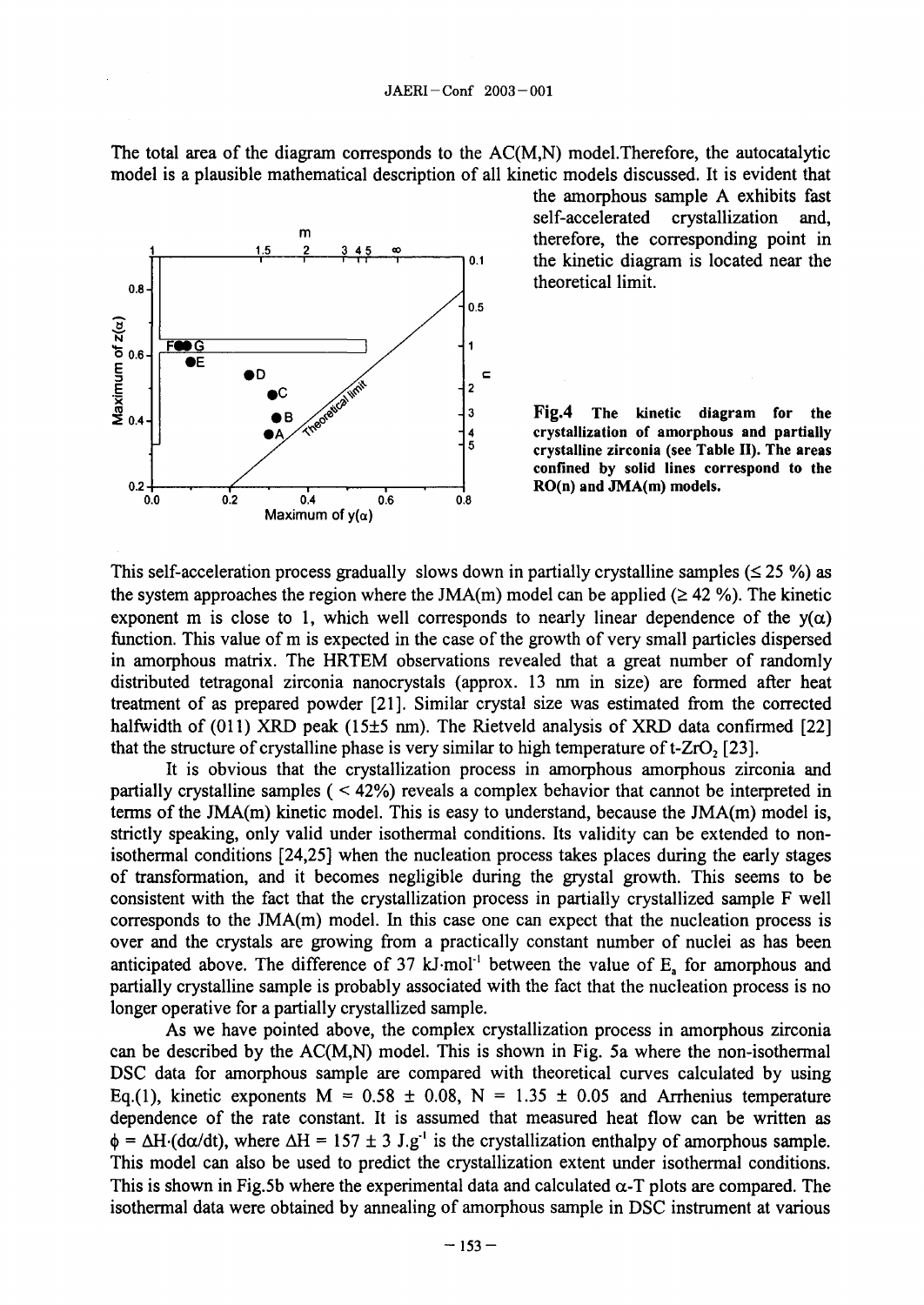temperatures for 1 hour. These samples were subsequently quenched to R.T. and measured at 10 K.min<sup>-1</sup>. The conversion during isothermal annealing was estimated from  $\alpha = (\Delta H - \Delta H_i)/\Delta H$ , where  $\Delta H_i$  is the crystallization enthalpy measured after annealing. The curve was calculated by using following equation that can be obtained by integration of Eq.(l):

$$
\int_{0}^{\alpha} \frac{d\alpha}{\alpha^{M} (1-\alpha)^{N}} = A \cdot \exp\left(-\frac{E_a}{RT}\right) \cdot t
$$
 (6)

It is clearly seen that the AC(M,N) model provides a reasonably good prediction for  $\alpha \ge 0.2$ , but apparently fails for lower conversions. This seems to be consistent with a complex character of crystallization process in amorphous zirconia.



**Fig.5** (a) Experimental DSC data for amorphous zirconia sample (points) and curves calculated for AC(M,N) model (solid lines). (b) Crystallization extent for zirconia annealed isothermally for 1 hour at different temperatures (points) compared with the prediction of this model.

## **5. Conclusions**

The results shown above for crystallization of amorphous zirconia clearly indicate that the proposed method based on the kinetic diagram is very useful for the kinetic analysis of solidstate processes. The kinetic diagram helps to visualize the complexity of this kinetic process and provides a useful tool for the determination of the most suitable kinetic model.

It seems that the nucleation and crystal growth processes are overlapped at the beginning of crystallization of amorphous zirconia. As a consequence, the JMA(m) nucleation-growth model cannot be used under non-isothermal conditions, and the two parameter  $AC(M,N)$  model should be used instead. This model provides a reasonably good prediction both in nonisothermal and isothermal conditions.

#### **Acknowledgment**

This work was supported by the Cross-over Research Project of Nuclear Energy; promoted by The Ministry of Education, Culture, Sports, Science and Technology of Japan.

#### **References**

- **[I]** M. E. Brown, D. Dollimore, A.K. Galwey, *Comprehensive Chemical Kinetics* (Elsevier, Amsterdam 1980).
- [2] J. Šesták, J. Therm. Anal. **16, 503** (1979).